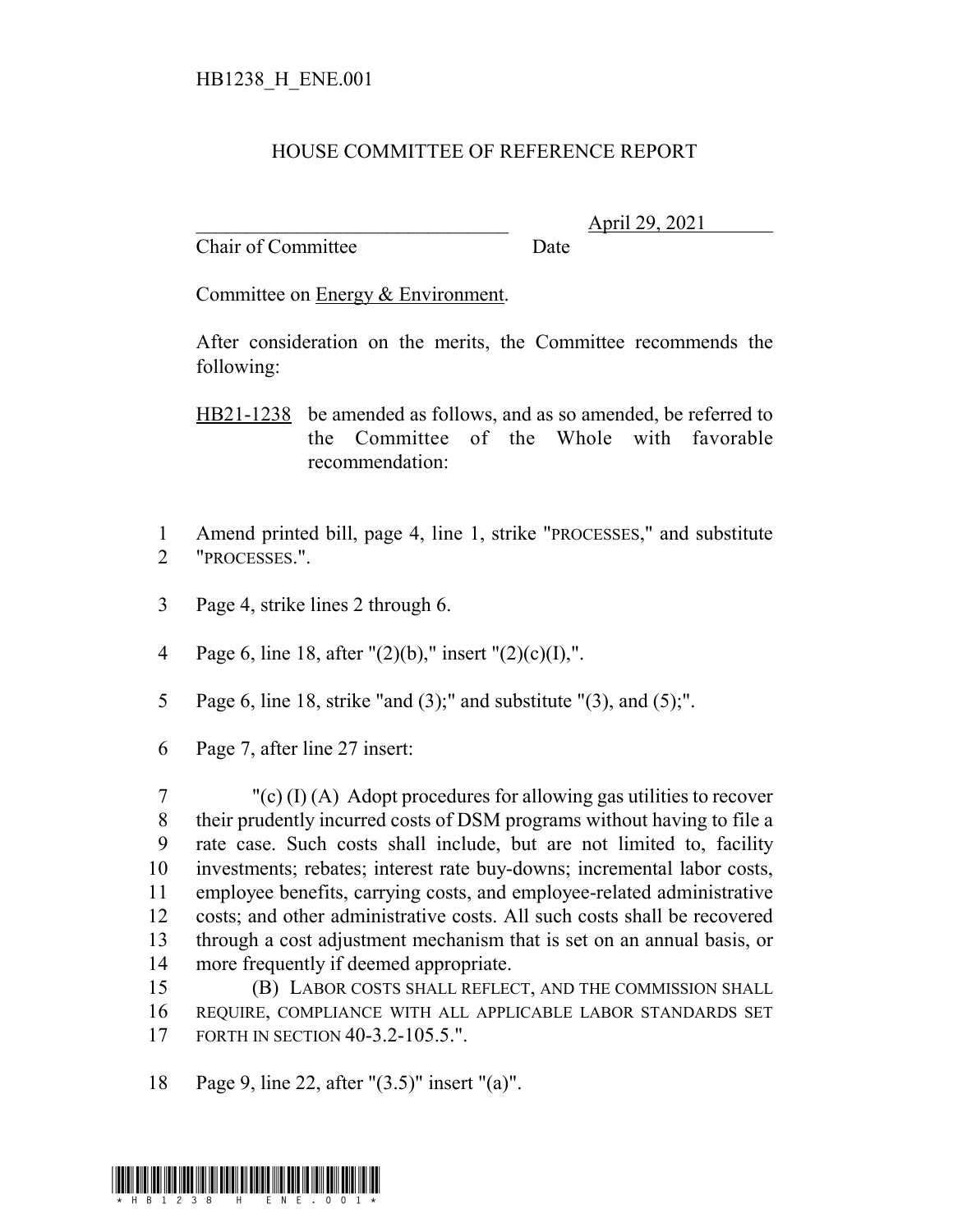Page 10, after line 1 insert:

 "(b) THE COMMISSION SHALL NOT REQUIRE THE REMOVAL OF GAS-FUELED APPLIANCES OR EQUIPMENT FROM AN EXISTING STRUCTURE NOR BAN THE INSTALLATION OF GAS SERVICE LINES TO ANY NEW STRUCTURE.

 $6 \qquad (5)$  (a) The commission shall authorize each gas utility to recover moneys MONEY spent for education programs, impact and process evaluations, and program planning related to natural gas DSM programs offered by the gas utility without having to show that such expenditures, on an independent basis, are cost-effective. The commission may limit the amount spent for these activities.

 (b) (I) UPON PETITION BY A REGULATED GAS UTILITY, THE COMMISSION SHALL REMOVE DISINCENTIVES TO THE IMPLEMENTATION OF EFFECTIVE GAS DSM PROGRAMS THROUGH THE ADOPTION OF A RATE ADJUSTMENT MECHANISM THAT ENSURES THAT THE REVENUE PER CUSTOMER APPROVED BY THE COMMISSION IN A GENERAL RATE CASE PROCEEDING IS RECOVERED BY THE GAS UTILITY WITHOUT REGARD TO THE QUANTITY OF NATURAL GAS ACTUALLY SOLD BY THE GAS UTILITY AFTER THE DATE THE RATE TOOK EFFECT. THE COMMISSION SHALL SEPARATELY CALCULATE, FOR THE RATE CLASS OR CLASSES TO WHICH A RATE ADJUSTMENT MECHANISM APPLIES, THE REGULATORY DISINCENTIVES 22 REMOVED THROUGH THAT MECHANISM AND COLLECTED OR REFUNDED BY 23 THE GAS UTILITY THROUGH A TARIFF RIDER.

**(II) REMOVING DISINCENTIVES THROUGH A RATE ADJUSTMENT**  MECHANISM ADOPTED PURSUANT TO SUBSECTION (5)(b)(I) OF THIS SECTION DOES NOT PRECLUDE A GAS UTILITY FROM RECEIVING A BONUS 27 PURSUANT TO SUBSECTION (2)(d) OF THIS SECTION.

28 (III) THE COMMISSION SHALL NOT REDUCE A GAS UTILITY'S RETURN ON EQUITY BASED SOLELY ON APPROVAL OF A RATE ADJUSTMENT MECHANISM ADOPTED PURSUANT TO SUBSECTION (5)(b)(I) OF THIS SECTION.

 **SECTION 5.** In Colorado Revised Statutes, **add** 40-3.2-105.5 as follows:

 **40-3.2-105.5. Labor standards for gas DSM projects.** (1) THIS SECTION APPLIES TO ALL NECESSARY PLUMBING, MECHANICAL, AND ELECTRICAL WORK PERFORMED IN CONNECTION WITH A PROJECT UNDERTAKEN PURSUANT TO A GAS DSM PROGRAM UNDER THIS ARTICLE 3.2 AND FOR WHICH A CUSTOMER OF AN INVESTOR-OWNED UTILITY APPLIES FOR A REBATE DIRECTLY FROM THE UTILITY.

(2) WHEN PRACTICABLE, THE UTILITY MAY ASSIGN ITS OWN

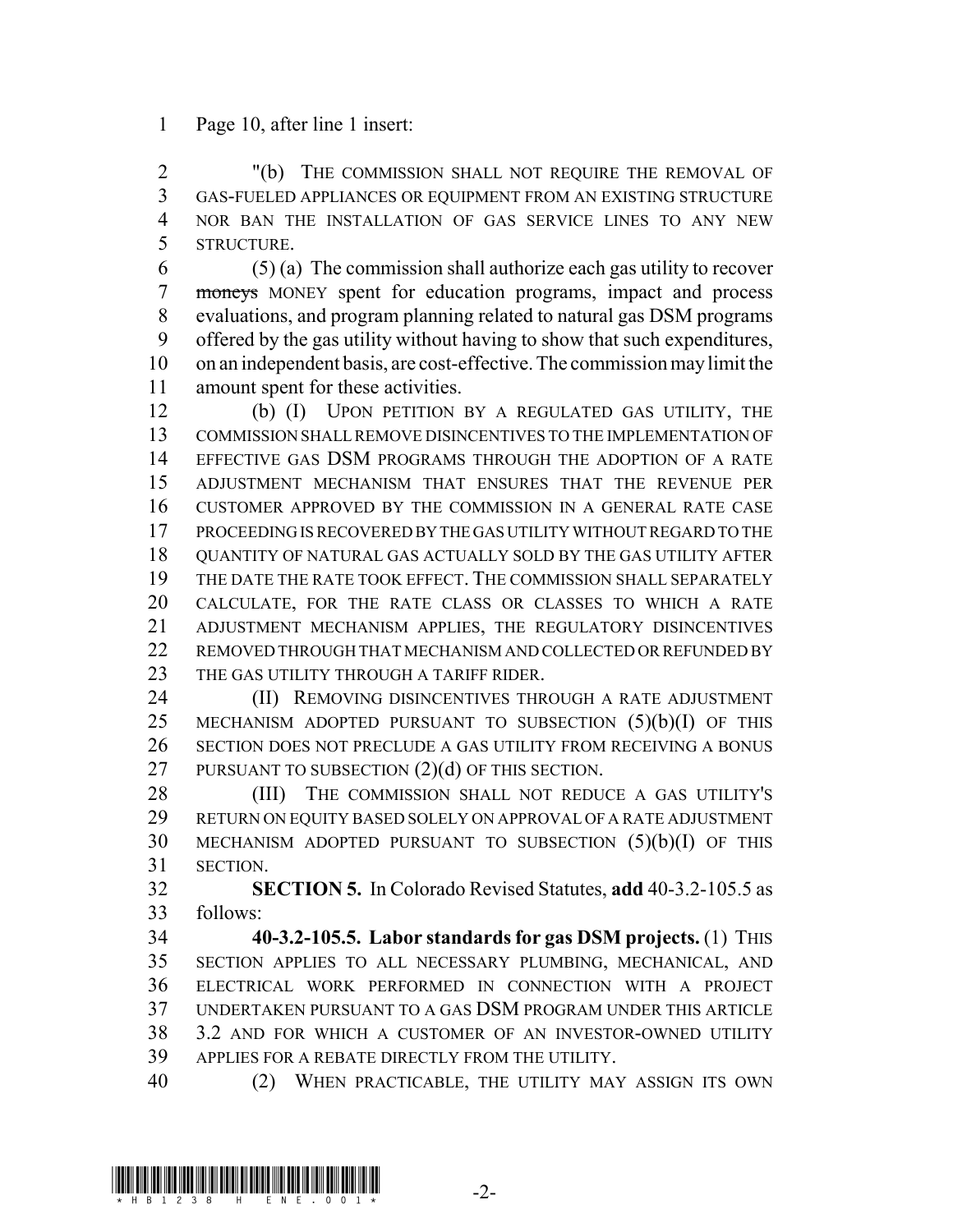EMPLOYEES TO PERFORM THE WORK, SUBJECT TO STATE LICENSING REQUIREMENTS AND ALL APPLICABLE STATE AND LOCAL RULES, CODES, AND STANDARDS.

 (3) (a) THE UTILITY SHALL MAKE USE OF A LIST, REFERRED TO IN THIS SECTION AS THE "CERTIFIED CONTRACTOR LIST", CONTAINING THE NAMES AND CONTACT INFORMATION OF:

 (I) QUALIFIED CONTRACTORS THAT PARTICIPATE IN APPRENTICESHIP PROGRAMS THAT:

 (A) ARE REGISTERED WITH THE UNITED STATES DEPARTMENT OF LABOR'S EMPLOYMENT AND TRAINING ADMINISTRATION OR WITH A STATE APPRENTICESHIP COUNCIL RECOGNIZED BY THE UNITED STATES DEPARTMENT OF LABOR; AND

 (B) HAVE BEEN PROVIDING TRAINING FOR AT LEAST SIX MONTHS; AND

 (II) QUALIFIED MECHANICAL, ELECTRICAL, AND PLUMBING CONTRACTORS THAT PARTICIPATE IN APPRENTICESHIP PROGRAMS MEETING THE STANDARDS SPECIFIED IN SECTION 24-92-115 (1)(a)(II).

 (b) THE COLORADO DEPARTMENT OF LABOR AND EMPLOYMENT SHALL OVERSEE THE COMPILATION OF THE CERTIFIED CONTRACTOR LIST THROUGH ONE OF THE FOLLOWING METHODS:

 (I) DIRECTING THE STATE APPRENTICESHIP COUNCIL, IF AVAILABLE, TO ASSEMBLE THE INFORMATION; OR

 (II) ESTABLISH AN APPLICATION PROCESS WHEREBY CONTRACTORS 24 WOULD APPLY FOR INCLUSION IN THE LIST AND PROVIDE EVIDENCE, IN A FORM SATISFACTORY TO THE DEPARTMENT, THAT EACH APPLICANT MEETS 26 THE CRITERIA SET FORTH IN SUBSECTION (3)(a) OF THIS SECTION.

 (c) THE UTILITY SHALL PUBLISH THE CERTIFIED CONTRACTOR LIST ON ITS WEBSITE AND INCLUDE OR REFERENCE THE LIST IN ALL OF THE UTILITY'S RELEVANT MARKETING MATERIAL FOR GAS DSM PROGRAMS.

 (d) IN ADDITION TO THE CERTIFIED CONTRACTOR LIST, EACH INVESTOR-OWNED GAS UTILITY SHALL REQUIRE ITS RESIDENTIAL CUSTOMERS TO USE LICENSED PLUMBING AND ELECTRICAL CONTRACTORS THAT PERFORM THE TYPE OF WORK APPROPRIATE TO RESIDENTIAL GAS DSM INSTALLATIONS FOR PARTICIPATION IN GAS DSM PROGRAMS WHERE A REBATE IS PAID DIRECTLY TO THE CUSTOMER AFTER THE INSTALLATION IS COMPLETE AND THE CUSTOMER USES A CONTRACTOR.

 (4) THE FOLLOWING REQUIREMENTS APPLY TO GAS DSM PROJECTS IN NEW OR EXISTING BUILDINGS:

 (a) FOR PLUMBING, MECHANICAL, OR ELECTRICAL PROJECTS UNDERTAKEN BY A COMMERCIAL OR INDUSTRIAL CUSTOMER IN A BUILDING THAT CONTAINS TWENTY THOUSAND SQUARE FEET OR MORE OF

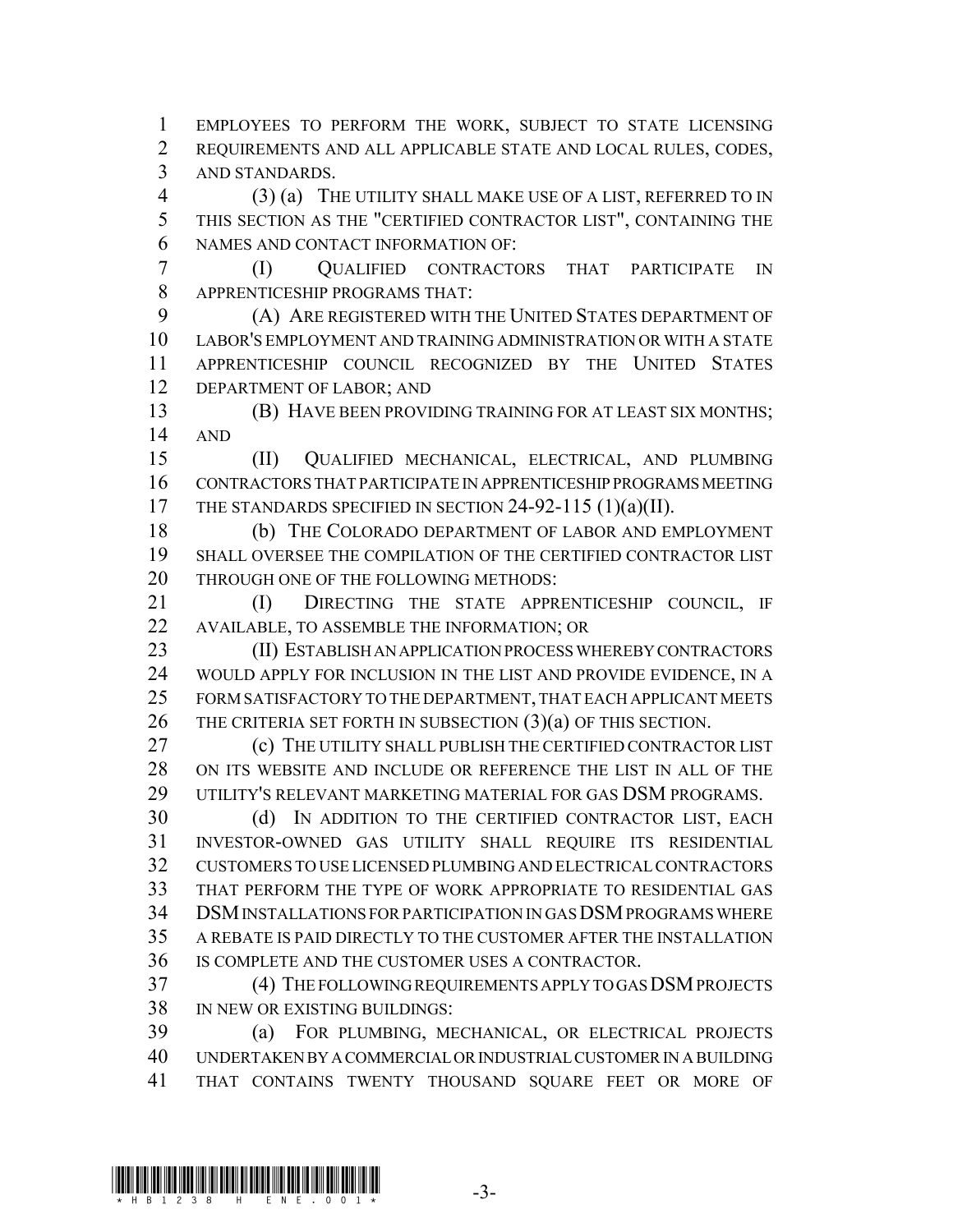CONDITIONED FLOOR SPACE AND FOR WHICH A REBATE IS TO BE PROVIDED DIRECTLY TO THE CUSTOMER AS PART OF A GAS DSM PROGRAM, THE UTILITY SHALL CONDITION PAYMENT OF THE REBATE ON THE CUSTOMER'S EXCLUSIVE USE OF CONTRACTORS FROM THE CERTIFIED CONTRACTOR LIST UNLESS THE WORK IS DONE BY EMPLOYEES OF THE UTILITY.

 (b) (I) FOR PLUMBING, MECHANICAL, OR ELECTRICAL PROJECTS THAT INVOLVE ENERGY EFFICIENCY IMPROVEMENTS TO CENTRAL BUILDING SYSTEMS IN A MULTIFAMILY BUILDING THAT CONTAINS TWENTY THOUSAND SQUARE FEET OR MORE OF CONDITIONED FLOOR SPACE AND FOR WHICH A REBATE IS TO BE PROVIDED DIRECTLY TO THE BUILDING OWNER AS PART OF A GAS DSM PROGRAM, THE UTILITY SHALL CONDITION PAYMENT OF THE REBATE ON THE BUILDING OWNER'S EXCLUSIVE USE OF CONTRACTORS THAT PARTICIPATE IN APPRENTICESHIP PROGRAMS REGISTERED WITH THE UNITED STATES DEPARTMENT OF LABOR'S EMPLOYMENT AND TRAINING ADMINISTRATION OR WITH A STATE APPRENTICESHIP COUNCIL RECOGNIZED BY THE UNITED STATES DEPARTMENT OF LABOR FOR ANY NECESSARY PLUMBING OR ELECTRICAL WORK. IF THE CONTRACTOR CHOSEN BY THE CUSTOMER IS NOT ON THE CERTIFIED CONTRACTOR LIST, THE UTILITY SHALL REQUIRE ANOTHER 20 METHOD OF VERIFYING COMPLIANCE WITH THIS SUBSECTION (4)(b).

**(II)** THIS SUBSECTION (4)(b) DOES NOT APPLY TO A GAS DSM 22 PROJECT THAT IS LIMITED TO IN-UNIT WORK IN A MULTIFAMILY BUILDING, AS UNDERTAKEN BY THE OWNER OR TENANT OF THE MULTIFAMILY 24 BUILDING OR UNIT."

Renumber succeeding sections accordingly.

Page 10, line 17, strike "government." and substitute "government USING

27 A DISCOUNT RATE OF TWO AND ONE-HALF PERCENT OR LESS.".

28 Page 10, line 19, strike "forty-six" and substitute "forty-six SIXTY-EIGHT".

29 Page 10, line 21, strike "central value" and substitute "central value".

 Page 11, line 26, after "GOVERNMENT," insert "USING A DISCOUNT RATE OF TWO AND ONE-HALF PERCENT OR LESS".

 Page 12, line 3, strike "NINETY" and substitute "SEVEN HUNDRED FIFTY-SIX".

Page 12, lines 6 and 7, strike "CENTRAL VALUE".